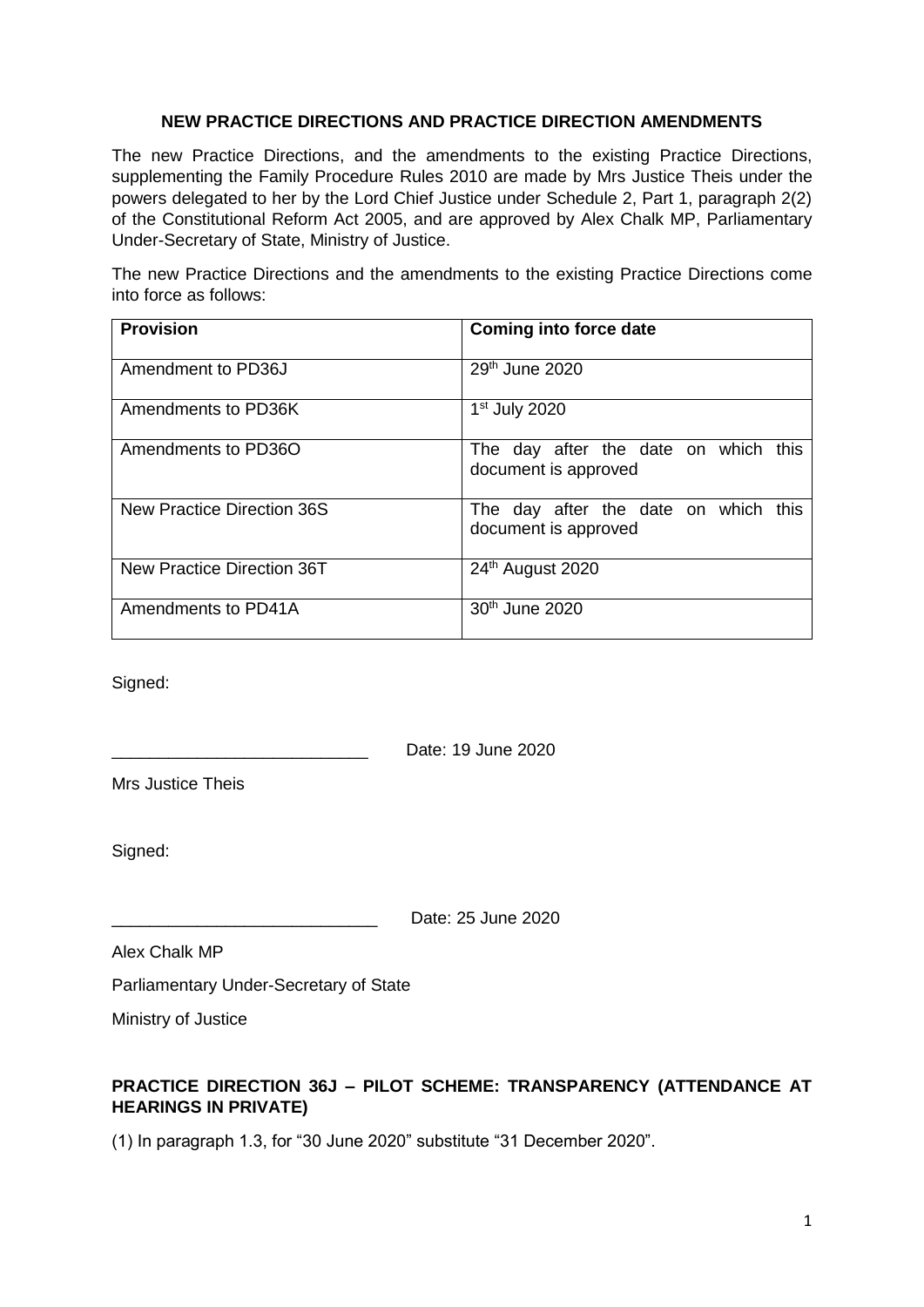# **PRACTICE DIRECTION 36K – PILOT SCHEME: PROCEDURE FOR THE BULK SCANNING OF CERTAIN PRIVATE LAW APPLICATIONS**

(1) In paragraph 1.2-

(a) in sub-paragraph (a) for "under section 8 of the 1989 Act" substitute "in private law proceedings, as defined in rule 12.2 FPR"; and

(b) for sub-paragraph (c) substitute-

"(c) any application fee will be paid by means other than postal order or cash;".

(2) Omit paragraphs 4.2A and 4.2B and the modifications they make to Practice Direction 5B.

(3) In paragraph 4.3, in the inserted paragraph 3A.1(a) of Practice Direction 5B, for "Neopost" substitute "Quadient".

- (4) Omit paragraph 5.1 and the modifications it makes to Practice Direction 12B.
- (5) After paragraph 5.2 insert-

"**5.2A** After paragraph 8.10 insert-

"*8A. Modifications where the pilot scheme in Practice Direction 36K applies*

**8A.1** Where the pilot scheme described in Practice Direction 36K applies and the application is to be made on Form C100, the applicant must send the Form C100, Form C1A and any supporting documents ("the C100 application pack") plus any documents relating to fee payment to Quadient at the address specified in paragraph 3A.1(a) of Practice Direction 5B.

**8A.2** Where the pilot scheme described in Practice Direction 36K applies and the application is to be made on a form other than Form C100, the applicant must send the relevant application form and any supporting documents plus any documents relating to fee payment to Quadient at the address specified in paragraph 3A.1(a) of Practice Direction 5B.

**8A.3** If the applicant fails to comply with paragraph 8A.1 or 8A.2 and instead sends the application form and any supporting documents plus any documents relating to fee payment to the court (rather than to Quadient), the court may send the application form and any supporting documents, plus any documents relating to fee payment, to Quadient.

**8A.4** Subject to paragraphs 8A.6 and 8A.8, where paragraph 8A.1 or 8A.3 applies and Quadient receives a C100 application pack, Quadient will email-

- (a) the C100 application pack plus any documents relating to fee payment to the court; and
- (b) the C100 application pack only to Cafcass,

within 24 hours of receipt at the specified address.

**8A.5** Where-

(a) either –

<sup>(</sup>i) paragraph 8A.2 applies; or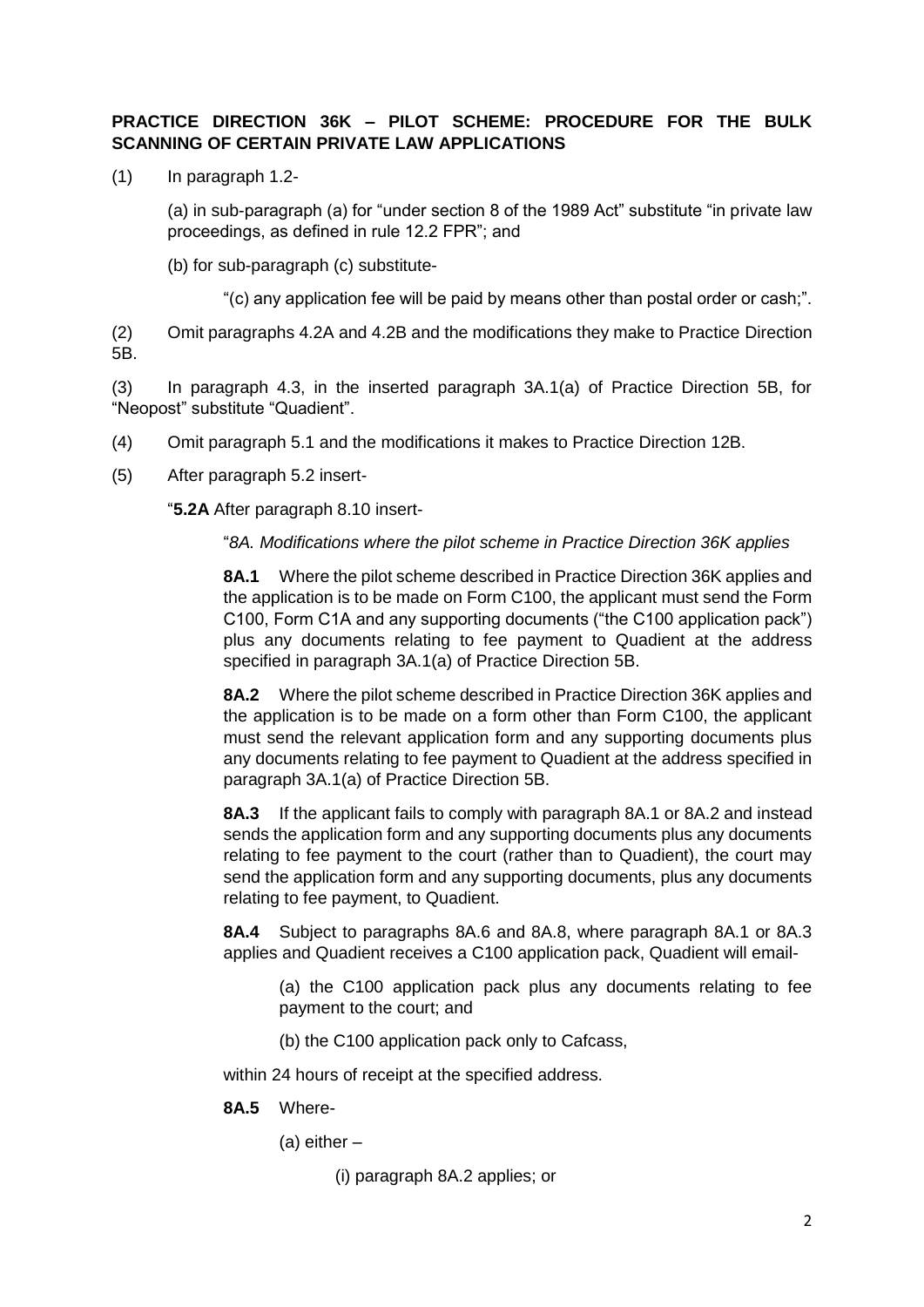(ii) paragraph 8A.3 applies in respect of an application on a form other than Form C100; and

(b) Quadient receives an application form and any supporting documents, plus any documents relating to fee payment,

Quadient will email the application form and any supporting documents, plus any documents relating to fee payment, to the court, within 24 hours of receipt at the specified address.

**8A.6** If Quadient identifies relevant errors in a C100 application pack or accompanying documents relating to fee payment, the C100 application pack and documents relating to fee payment will be emailed to the court but not to Cafcass, noting the errors that have been identified. The court will review the documents and, if satisfied that the application may be accepted for issue, will email the C100 application pack to Cafcass within 2 working days after the date of issue.

**8A.7** For the purposes of paragraph 8A.6 the documents submitted will contain relevant errors if-

(a) Quadient is unable to comply with its obligations under paragraph 3A.2 of Practice Direction 5B;

- (b) they are not accompanied by
	- (i) a cheque for the application fee;
	- (ii) a completed Form EX160; or

(iii) confirmation on Form C100 that the fee will be paid by debit card or credit card or via a legal representative's fee account held with Her Majesty's Courts and Tribunals Service;

(c) the correct court to whom the C100 application pack and supporting documents should be sent cannot be identified;

(d) Form C100 is omitted in its entirety or there are pages missing;

(e) there is no address given for the respondent(s);

(f) the applicant has not confirmed attendance at a MIAM or claimed an exemption from attendance; or

(g) the statement of truth is not signed on Form C100 and/or Form C1A, if supplied.

**8A.8** Paragraph 8A.4(b) (Quadient emailing to Cafcass) does not apply where the application is to be filed at a family court location which has been specified to Quadient by Her Majesty's Courts and Tribunals Service as one where C100 application packs should not be emailed to Cafcass.

**8A.9** The email from Quadient to the court to which the C100 application pack or other application form is attached will record the date of receipt at the specified address.

**8A.10** Subject to paragraph 8A.11, for the purposes of Article 16(1)(a) of Council Regulation (EC) 2201/2003, the date of receipt recorded in accordance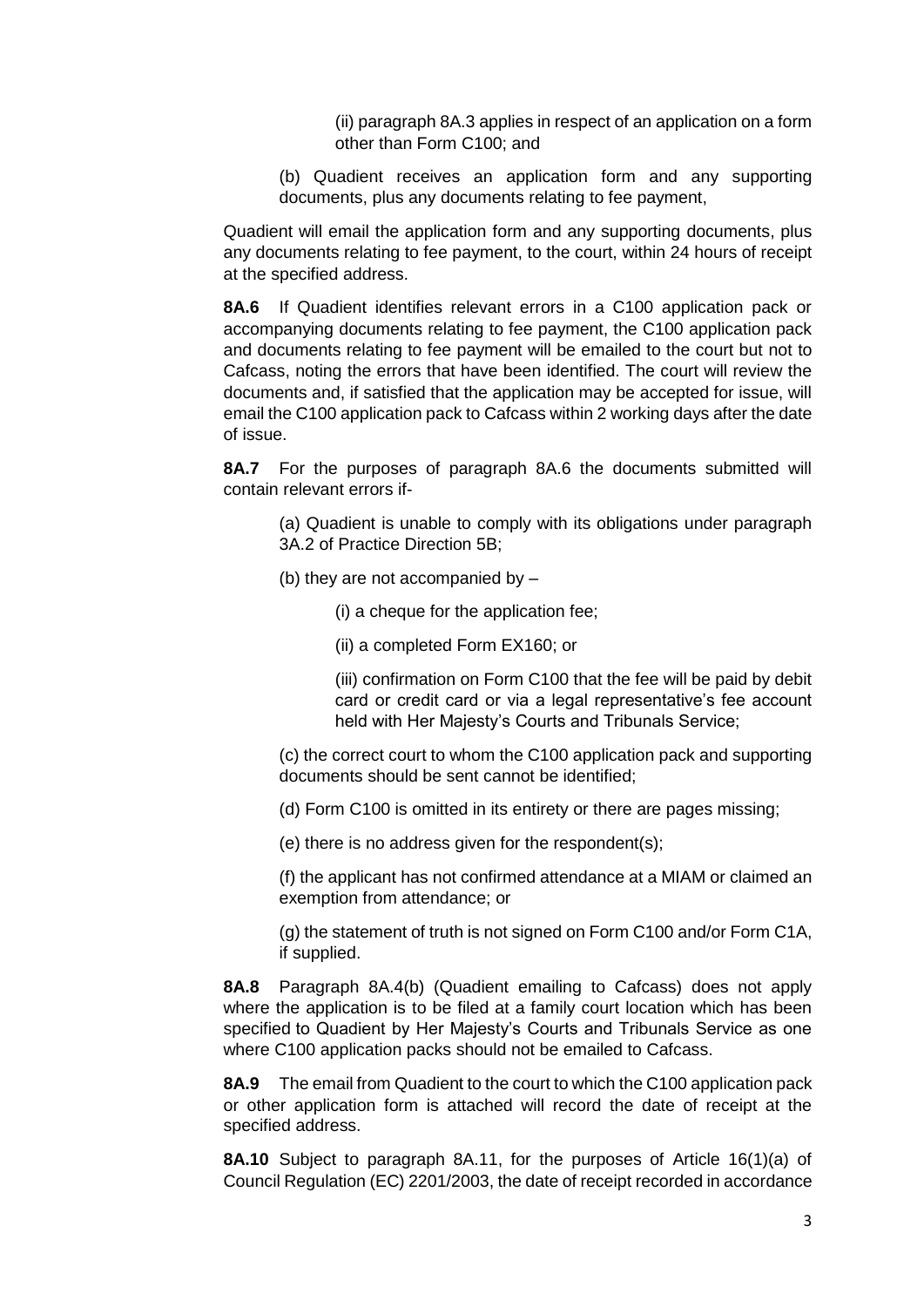with paragraph 8A.9 is to be treated as the date that the application was 'lodged' with the court.

**8A.11** If the applicant fails to comply with paragraph 8A.1 or 8A.2 and instead sends the C100 application pack or other application form and any supporting documents, plus any documents relating to fee payment, to the court (rather than to Quadient), paragraph 8A.10 does not apply.

**8A.12** After 30 days have passed from the date of receipt of any application form and accompanying documents, the application form and those documents must be destroyed by Quadient.

**8A.13** A scan of a document received by the court by email from Quadient shall be treated by the court as a true copy of the original document.".".

#### **PRACTICE DIRECTION 36O – PILOT SCHEME: PROCEDURE FOR BULK SCANNING OF CERTAIN DOCUMENTS**

- (1) In paragraph 1.3(c) for "30 September 2020" substitute "30 September 2021".
- (2) After paragraph 4.3 insert-

"**4.3A** The court may also send a document to the specified third-party company where the court considers it appropriate to do so."

(3) In paragraph 4.4 for after "4.3" insert "or 4.3A".

### **NEW PRACTICE DIRECTION 36S – PILOT PROVISION: ANNOUNCEMENTS IN OPEN COURT (SUSPENSION OF CERTAIN REQUIREMENTS)**

(1) After Practice Direction 36R, insert new Practice Direction 36S set out in Annex 1 to this document.

### **NEW PRACTICE DIRECTION 36T – PILOT PROVISION – PROCEEDING BY ELECTRONIC MEANS: PROCEDURE FOR AN APPLICATION FOR A CONSENT ORDER FOR A FINANCIAL REMEDY IN CONNECTION WITH DIVORCE PROCEEDINGS**

(1) After Practice Direction 36S, insert new Practice Direction 36T set out in Annex 2 to this document.

### **PRACTICE DIRECTION 41A – PROCEEDING BY ELECTRONIC MEANS: CERTAIN PROCEEDINGS FOR A MATRIMONIAL ORDER**

(1) For paragraph 2.1(c) substitute-

"(c) the applicant chooses to proceed with the application by electronic means;".

(2) In paragraph 10.4, for the second and third sentence substitute-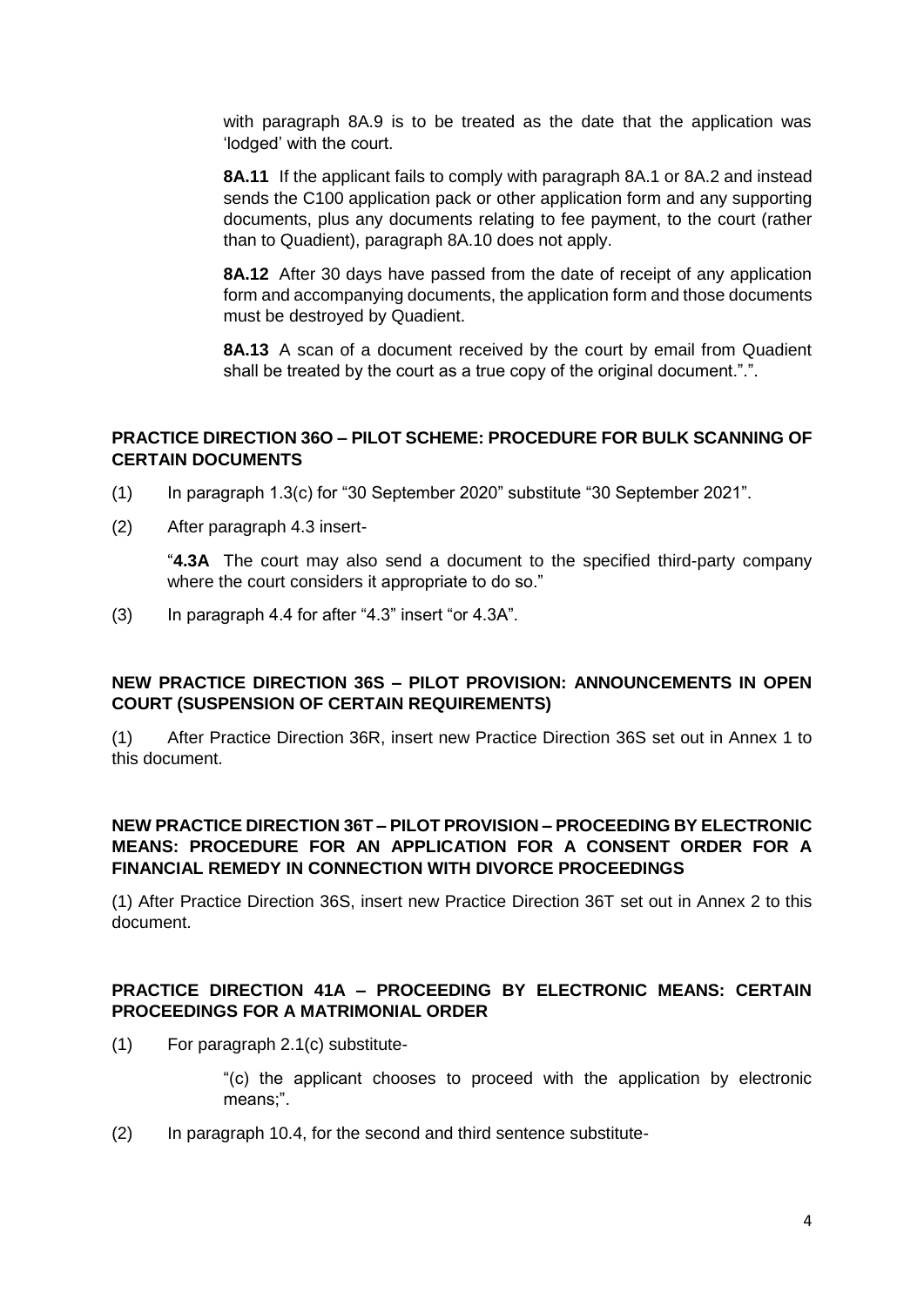"If the respondent or co-respondent then files that paper form, this Practice Direction no longer applies to that party. The applicant can continue to use the online system to take further steps in the proceedings.".

\_\_\_\_\_\_\_\_\_\_\_\_\_\_\_\_\_\_\_\_\_\_\_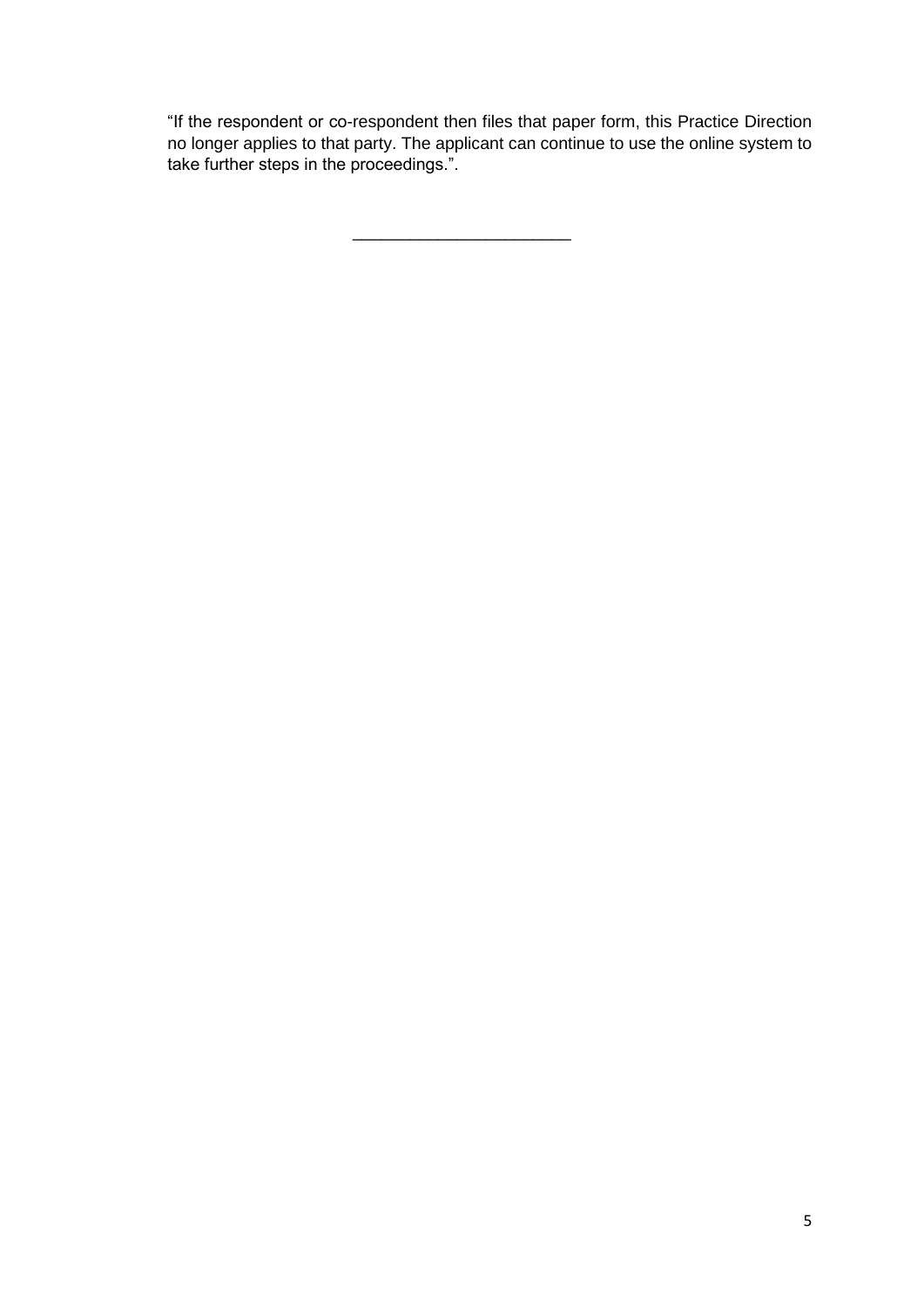# **ANNEX 1**

New Practice Direction 36S to be inserted after Practice Direction 36R:

# **PRACTICE DIRECTION 36S – PILOT PROVISION: ANNOUNCEMENTS IN OPEN COURT (SUSPENSION OF CERTAIN REQUIREMENTS)**

*This practice direction supplements rule 36.2 FPR (transitional arrangements and pilot schemes)*

**1.1** This practice direction is made under rule 36.2 FPR. It is intended to assess modifications to Practice Directions 10A and 12K to remove current requirements to make specified announcements in open court.

**1.2** This practice direction ceases to have effect on 31 March 2021.

**1.3** Practice Direction 10A (Part 4 of the Family Law Act 1996) is modified by omitting paragraphs 3.1 and 3.2.

**1.4** Practice Direction 12K (Children Act: Exclusion Requirement) is modified by omitting paragraph (1).

\_\_\_\_\_\_\_\_\_\_\_\_\_\_\_